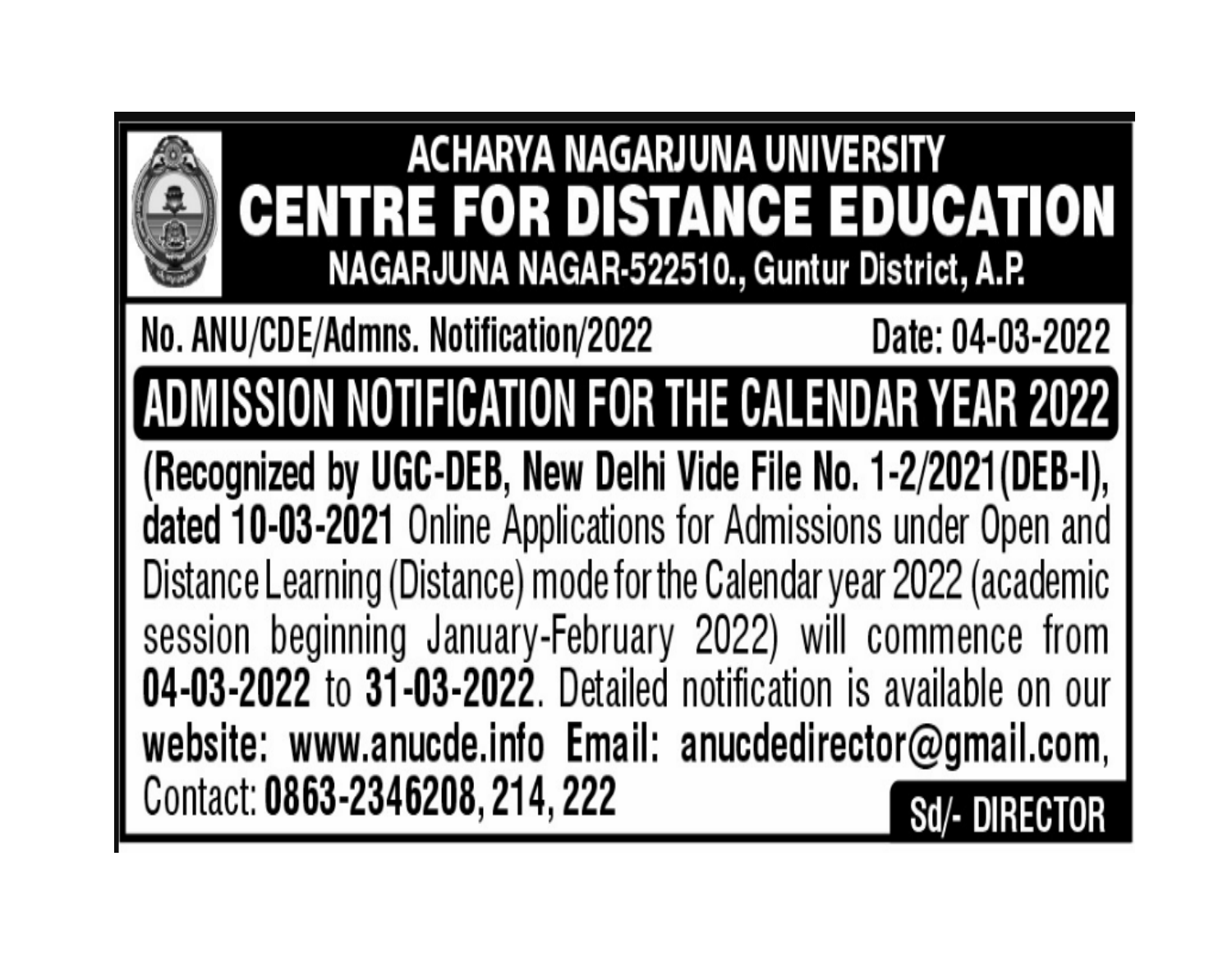

# **ACHARYA NAGARJUNA UNIVERSITY CENTRE FOR DISTANCE EDUCATION**



Recognized by UGC Distance Education Bureau, New Delhi - NAAC "A" Grade

## **ADMISSION NOTIFICATION FOR CALENDAR YEAR 2022**

 **( Academic Session beginning January-February 2022 )** 

#### **COURSES OFFERED**

| <b>PG ARTS PROGRAMMES</b>                                                                                                                                                                                                                                      | <b>UG ARTS PROGRAMMES</b>                                                                                                                                                                                                                                                                                                                                                                         | <b>LIBRARY PROGRAMMES</b>                                                                                                                                       |
|----------------------------------------------------------------------------------------------------------------------------------------------------------------------------------------------------------------------------------------------------------------|---------------------------------------------------------------------------------------------------------------------------------------------------------------------------------------------------------------------------------------------------------------------------------------------------------------------------------------------------------------------------------------------------|-----------------------------------------------------------------------------------------------------------------------------------------------------------------|
| M.A. ENGLISH<br>M.A. TELUGU<br>M.A. HINDI<br><b>M.A. SANSKRIT</b><br><b>M.A. ECONOMICS</b><br>M.A. HISTORY<br>M.A. POLITICAL SCIENCE<br>M.A. SOCIOLOGY<br>MSW MASTER OF SOCIAL WORK<br>M.A. JOURNALISM & MASS COMMUNICATION<br>M.A. HUMAN RESOURCES MANAGEMENT | B.A. (ECONOMICS, HISTORY, POLITICS)<br>B.A. (ECONOMICS, PUBLIC ADMN, POLITICS)<br>B.A. (ECONOMICS, PUBLIC ADMN, SOCIOLOGY)<br>B.A. (ECONOMICS, HISTORY, SOCIOLOGY)<br>B.A. (ECONOMICS, POLITICS, SOCIOLOGY)<br>B.A. (HISTORY, POLITICS, SOCIOLOGY)<br>B.A. (PUBLIC ADMN, POLITICS, HISTORY)<br>B.A. (SPECIAL ENGLISH, HISTORY, SPECIALTELUGU)<br>B.A. (ECONOMICS, BANKING, COMPUTER APPLICATIONS) | BLISC BACHELOR OF LIBRARY & INFORMATION SCIENCE<br>MLISC MASTER OF LIBRARY & INFORMATION SCIENCE                                                                |
| <b>PG COMMERCE &amp; MANAGEMENT</b><br><b>PROGRAMMES</b>                                                                                                                                                                                                       | <b>UG COMMERCE AND MANAGEMENT</b><br><b>PROGRAMMES</b>                                                                                                                                                                                                                                                                                                                                            | <b>CERTIFICATE/DIPLOMA PROGRAMMES</b>                                                                                                                           |
| <b>M.COM - ACCOUNTANCY</b><br>M.COM - BANKING                                                                                                                                                                                                                  | <b>B.COM (GENERAL)</b><br><b>B.COM (COMPUTER APPLICATIONS)</b><br>B.B.A. (BACHELOR OF BUSINESS ADMINISTRATION)                                                                                                                                                                                                                                                                                    | CERTIFICATE COURSE IN HIV AIDS COUNSELLING<br>CERTIFICATE COURSE IN HOTEL & HOSPITAL MANAGEMENT<br>DIPLOMA IN FOOD PRODUCTION                                   |
| <b>ONLINE ADMISSION PORTAL FOR</b><br><b>CALENDAR YEAR 2022</b><br><b>WILL OPEN ON 04-03-2022 AND</b><br>CLOSES ON 31-03-2022 MIDNIGHT                                                                                                                         |                                                                                                                                                                                                                                                                                                                                                                                                   | FOR ADMISSION VISIT OUR WEBSITE:<br>www.anucde.info<br>For any Information Contact:<br>anucdedirector@gmail.com<br>General Enquiry:0863-2346222/2346208/2346214 |

and WI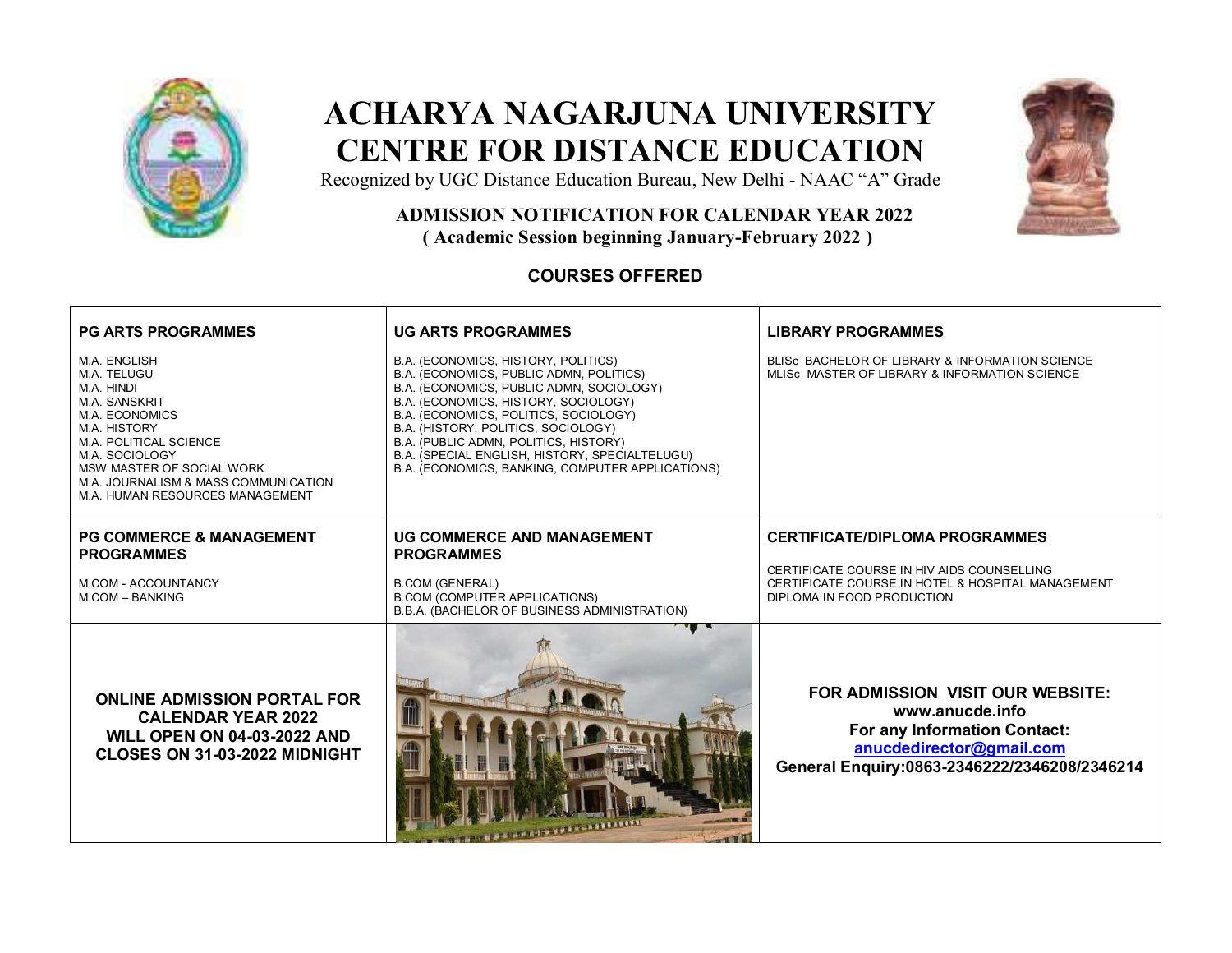#### **CENTRE FOR DISTANCE EDUCATION ACHARYA NAGARJUNA UNIVERSITY**

#### **COURSES OFFERED FOR THE CALENDAR YEAR 2022 (SEMESTER MODE)**

| SI.No.                                      | <b>Course</b><br>code  | <b>Course Name</b>                  | <b>Eligibility</b>                                 | <b>Duration</b> | <b>Medium</b> | <b>1st YEAR</b><br>FEE Rs. |  |
|---------------------------------------------|------------------------|-------------------------------------|----------------------------------------------------|-----------------|---------------|----------------------------|--|
|                                             | <b>UG ARTS COURSES</b> |                                     |                                                    |                 |               |                            |  |
|                                             |                        | B.A. (ECONOMICS, HISTORY,           | 10+2 Stream (Intermediate or Intermediate(Voc) /   | 3Years          | Telugu        |                            |  |
| 1                                           | 40                     | POLITICS)                           | Polytechnic / ITI(Two years) (BIE/APOSS/TOSS/NIOS) | $(6$ Sems)      |               | 4880                       |  |
|                                             |                        | B.A. (ECONOMICS, PUBLIC ADMN,       | 10+2 Stream (Intermediate or Intermediate(Voc) /   | 3Years          | Telugu        | 4880                       |  |
| $\overline{2}$                              | 41                     | POLITICS)                           | Polytechnic / ITI(Two years) (BIE/APOSS/TOSS/NIOS) | $(6$ Sems)      |               |                            |  |
|                                             |                        | B.A. (ECONOMICS, PUBLIC ADMN,       | 10+2 Stream (Intermediate or Intermediate(Voc) /   | 3Years          | Telugu        | 4880                       |  |
| 3                                           | 42                     | SOCIOLOGY)                          | Polytechnic / ITI(Two years) (BIE/APOSS/TOSS/NIOS) | $(6$ Sems)      |               |                            |  |
|                                             |                        | B.A. (ECONOMICS, HISTORY,           | 10+2 Stream (Intermediate or Intermediate(Voc) /   | 3Years          | Telugu        | 4880                       |  |
| $\overline{4}$                              | 43                     | SOCIOLOGY)                          | Polytechnic / ITI(Two years) (BIE/APOSS/TOSS/NIOS) | $(6$ Sems)      |               |                            |  |
|                                             |                        | B.A. (ECONOMICS, POLITICS,          | 10+2 Stream (Intermediate or Intermediate(Voc) /   | 3Years          | Telugu        | 4880                       |  |
| 5                                           | 44                     | SOCIOLOGY)                          | Polytechnic / ITI(Two years) (BIE/APOSS/TOSS/NIOS) | $(6$ Sems)      |               |                            |  |
|                                             |                        | B.A. (HISTORY, POLITICS,            | 10+2 Stream (Intermediate or Intermediate(Voc) /   | 3Years          | Telugu        | 4880                       |  |
| 6                                           | 45                     | SOCIOLOGY)                          | Polytechnic / ITI(Two years) (BIE/APOSS/TOSS/NIOS) | $(6$ Sems)      |               |                            |  |
|                                             |                        | B.A. (PUBLIC ADMN, POLITICS,        | 10+2 Stream (Intermediate or Intermediate(Voc) /   | 3Years          | Telugu        | 4880                       |  |
| $\overline{7}$                              | 47                     | <b>HISTORY</b> )                    | Polytechnic / ITI(Two years) (BIE/APOSS/TOSS/NIOS) | $(6$ Sems)      |               |                            |  |
|                                             |                        | B.A. (SPECIAL ENGLISH, HISTORY,     | 10+2 Stream (Intermediate or Intermediate(Voc) /   | 3Years          | Telugu        | 4880                       |  |
| 8                                           | 55                     | SPECIALTELUGU)                      | Polytechnic / ITI(Two years) (BIE/APOSS/TOSS/NIOS) | $(6$ Sems)      |               |                            |  |
|                                             |                        | B.A. (ECONOMICS, BANKING,           | 10+2 Stream (Intermediate or Intermediate(Voc) /   | 3Years          | Telugu        | 4880                       |  |
| 9                                           | 151                    | <b>COMPUTER APPLICATIONS)</b>       | Polytechnic / ITI(Two years) (BIE/APOSS/TOSS/NIOS) | $(6$ Sems)      |               |                            |  |
| <b>UG COMMERCE &amp; MANAGEMENT COURSES</b> |                        |                                     |                                                    |                 |               |                            |  |
|                                             |                        | <b>B.COM (COMPUTER</b>              | 10+2 Stream (Intermediate or Intermediate(Voc) /   | 3Years          | English       | 6730                       |  |
| 10                                          | 68                     | APPLICATIONS)                       | Polytechnic / ITI(Two years) (BIE/APOSS/TOSS/NIOS) | $(6$ Sems)      |               |                            |  |
|                                             |                        |                                     | 10+2 Stream (Intermediate or Intermediate(Voc) /   | 3Years          | Telugu,       | 5630                       |  |
| 11                                          | 58                     | <b>B.COM (GENERAL)</b>              | Polytechnic / ITI(Two years) (BIE/APOSS/TOSS/NIOS) | $(6$ Sems)      | English       |                            |  |
|                                             |                        | <b>B.B.A. (BACHELOR OF BUSINESS</b> | 10+2 Stream (Intermediate or Intermediate(Voc) /   | 3Years          | English       | 6730                       |  |
| 12                                          | 164                    | <b>ADMINISTRATION)</b>              | Polytechnic / ITI(Two years) (BIE/APOSS/TOSS/NIOS) | $(6$ Sems)      |               |                            |  |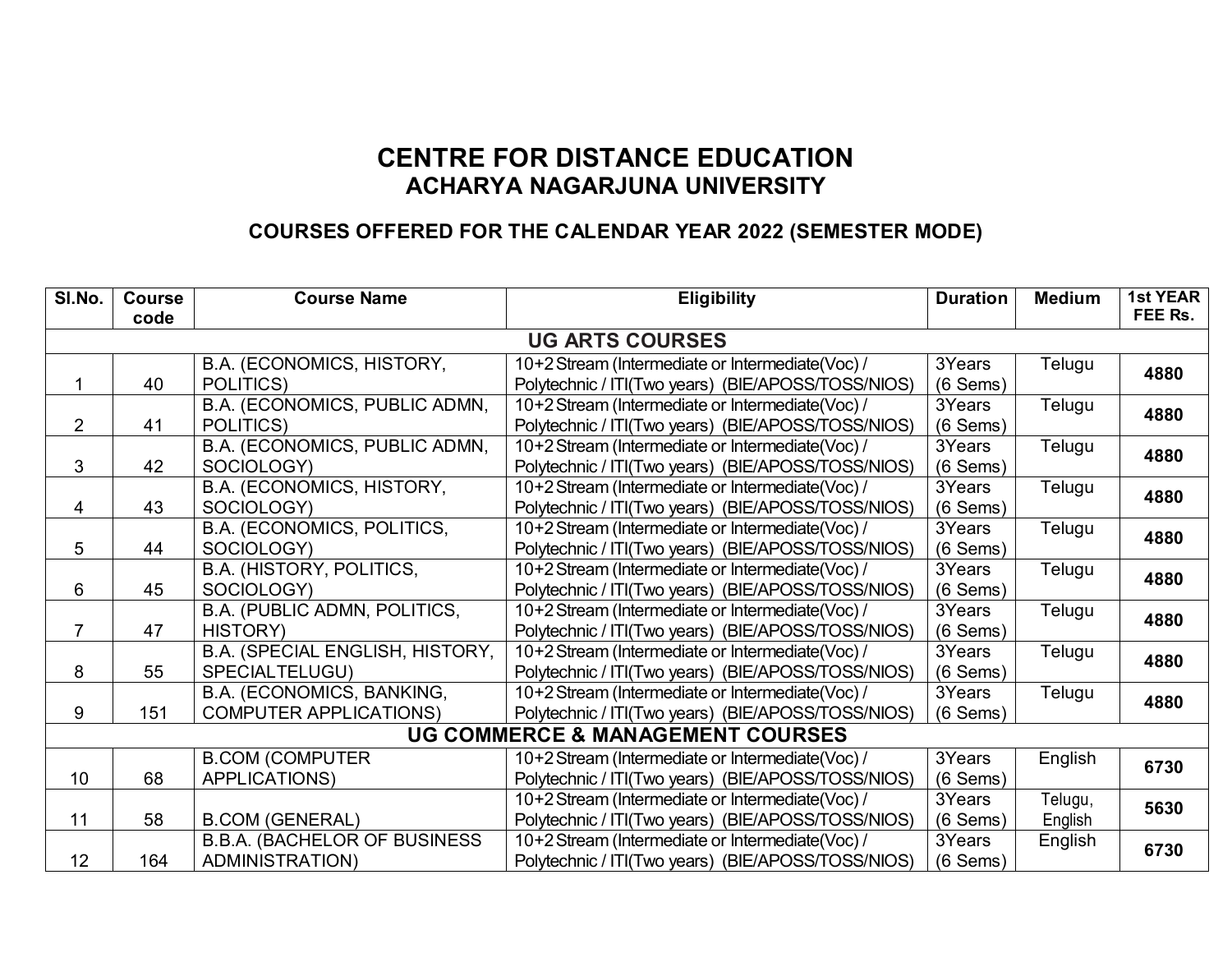|    |                                                  |                                                           | <b>PG. ARTS COURSES</b>                                                                                                                                                                                                                                                                    |                                  |                 |        |
|----|--------------------------------------------------|-----------------------------------------------------------|--------------------------------------------------------------------------------------------------------------------------------------------------------------------------------------------------------------------------------------------------------------------------------------------|----------------------------------|-----------------|--------|
|    |                                                  |                                                           | Any Bachelors Degree with English / one paper in English with                                                                                                                                                                                                                              | 2 Years                          | English         | 6730   |
| 13 | 14                                               | M.A. ENGLISH                                              | 100 marks for professional graduates                                                                                                                                                                                                                                                       | $(4$ Sems)                       |                 |        |
| 14 | 15                                               | M.A. TELUGU                                               | Any Bachelor's Degree with Telugu                                                                                                                                                                                                                                                          | 2 Years<br>(4 Sems)              | Telugu          | 6730   |
|    |                                                  |                                                           | Any Bachelor's Degree with Sanskrit                                                                                                                                                                                                                                                        | 2 Years                          | <b>SANSKRIT</b> |        |
| 15 | 190                                              | <b>M.A. SANSKRIT</b>                                      |                                                                                                                                                                                                                                                                                            | $(4$ Sems)                       |                 | 6730   |
| 16 | 110                                              | M.A. HINDI                                                | Any bachelors degree with Hindi as second Language/ B.A.<br>with Hindi as Special subject/ Rastra Bhasha Praveena from<br>Dakshin Bharat Hindi Prachar Sabha of Madras / Sahitya<br>Sammalan or Visharad Diploma or Hindi Vidwan program<br>of Allahabad or Hindi Prachar Sabha, Hyderabad | 2 Years<br>$(4$ Sems)            | <b>HINDI</b>    | 6730   |
| 17 | 16                                               | M.A. ECONOMICS                                            | Bachelors Degree with Economicsin I, II& III years                                                                                                                                                                                                                                         | 2 Years<br>(4 Sems)              | Telugu          | 6730   |
| 18 | 17                                               | M.A. HISTORY                                              | Any Bachelor's Degree                                                                                                                                                                                                                                                                      | 2 Years<br>$(4$ Sems)            | Telugu          | 6730   |
| 19 | 18                                               | M.A. POLITICAL SCIENCE                                    | Any Bachelor's Degree                                                                                                                                                                                                                                                                      | 2 Years<br>$(4$ Sems)            | Telugu          | 6530   |
| 20 | 19                                               | M.A. SOCIOLOGY                                            | Any Bachelor's Degree                                                                                                                                                                                                                                                                      | $\overline{2}$ Years<br>(4 Sems) | Telugu          | 6530   |
|    |                                                  |                                                           | Any Bachelor's Degree                                                                                                                                                                                                                                                                      | 2 Years                          | English         | 10030  |
| 21 | 21                                               | MSW MASTER OF SOCIAL WORK                                 |                                                                                                                                                                                                                                                                                            | (4 Sems)                         |                 |        |
| 22 | 29                                               | M.A. JOURNALISM & MASS<br><b>COMMUNICATION</b>            | Any Bachelor's Degree                                                                                                                                                                                                                                                                      | 2 Years<br>$(4$ Sems)            | English         | 6730   |
| 23 | 191                                              | <b>M.A. HUMAN RESOURCES</b><br><b>MANAGEMENT</b>          | Any Bachelor's Degree                                                                                                                                                                                                                                                                      | 2 Years<br>(4 Sems)              | English         | 8930   |
|    | <b>PG COMMERCE COURSES</b>                       |                                                           |                                                                                                                                                                                                                                                                                            |                                  |                 |        |
| 24 | 12                                               | M.COM - ACCOUNTANCY                                       | <b>B.Com/BBM</b>                                                                                                                                                                                                                                                                           | 2 Years<br>(4 Sems)              | English         | 6730   |
| 25 | 13                                               | <b>M.COM - BANKING</b>                                    | <b>B.Com/BBM</b>                                                                                                                                                                                                                                                                           | 2 Years<br>(4 Sems)              | English         | 6730   |
|    | <b>LIBRARY &amp; INFORMATION SCIENCE COURSES</b> |                                                           |                                                                                                                                                                                                                                                                                            |                                  |                 |        |
| 26 | 80                                               | BLISC BACHELOR OF LIBRARY &<br><b>INFORMATION SCIENCE</b> | Any Bachelor's Degree                                                                                                                                                                                                                                                                      | 1 Year<br>$(2$ Sems)             | English         | 8175*  |
| 27 | 141                                              | MLISC MASTER OF LIBRARY &<br><b>INFORMATION SCIENCE</b>   | <b>BLISC</b>                                                                                                                                                                                                                                                                               | 1 Year<br>$(2$ Sems)             | English         | 10175* |
|    | <b>CERTIFICATE COURSES</b>                       |                                                           |                                                                                                                                                                                                                                                                                            |                                  |                 |        |
| 28 | 133                                              | CERTIFICATE COURSE IN HOTEL                               | SSC or its Equivalent                                                                                                                                                                                                                                                                      | 1 Year                           | English         | 5580*  |